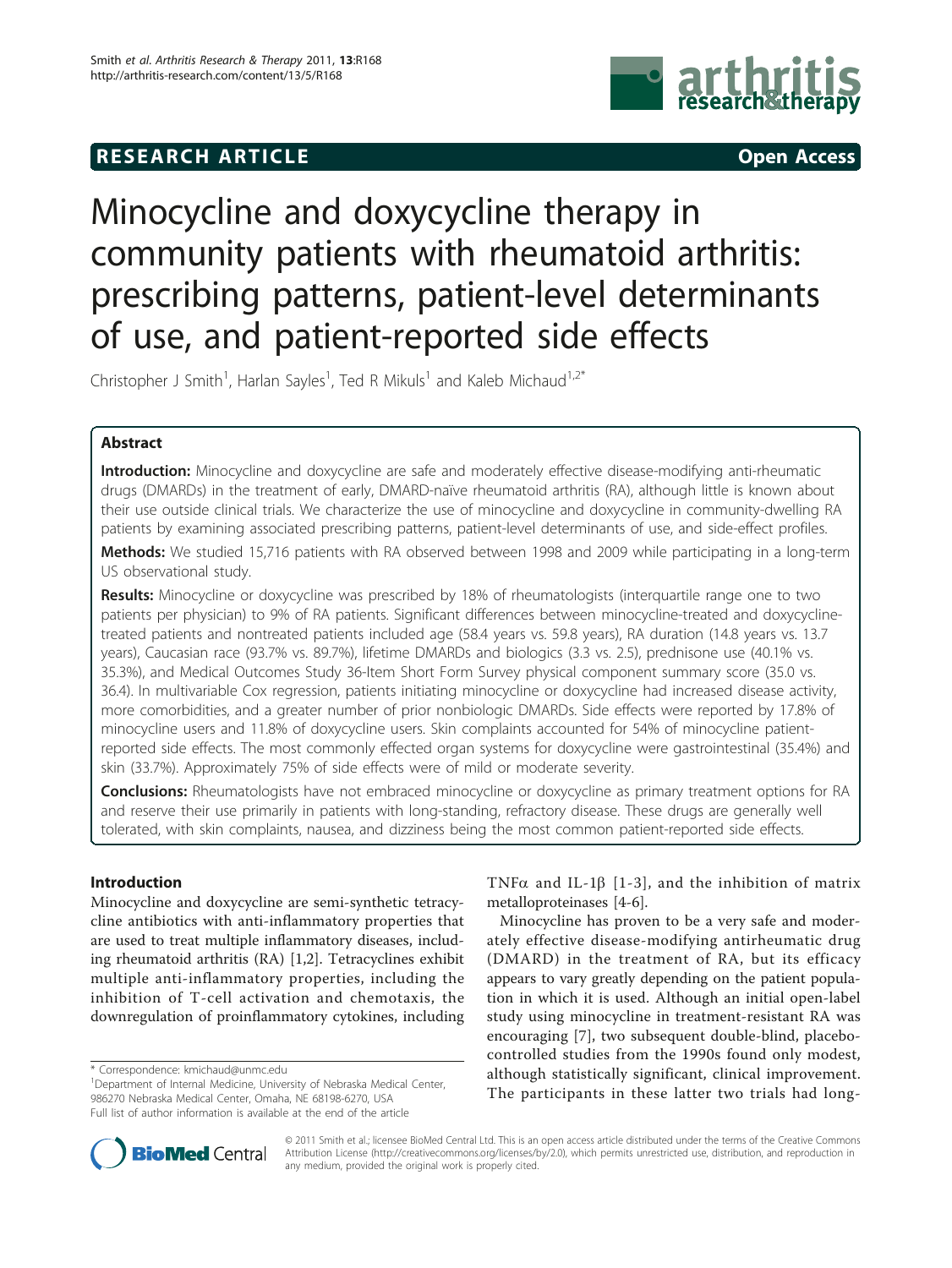standing, DMARD-refractory disease [[8](#page-6-0),[9\]](#page-6-0). In contrast, more recent trials examining minocycline in DMARDnaïve, early RA yielded more impressive results. In separate studies, minocycline showed superior efficacy and similar tolerability to placebo [\[10](#page-6-0),[11](#page-6-0)] and hydroxychloroquine [[12\]](#page-6-0).

Reports of doxycycline in the treatment of RA have also been inconsistent, with two studies showing no treatment benefit in patients with established disease [[13,14\]](#page-6-0) while a more recent study of patients with early disease showed significant efficacy compared with placebo when used in combination with methotrexate [\[15](#page-6-0)]. The benefit of minocycline and doxycycline was confirmed in a recent meta-analysis that found clinically significant improvement in disease activity with no increased risk for adverse events, although the authors note that the overall number and quality of clinical trials was low [[16\]](#page-6-0).

Although these studies indicate that minocycline and doxycycline represent important options in the treatment of RA, particularly among patients with recentonset seropositive disease, little is known about how these medications are utilized outside the context of clinical trials. We sought to characterize the use of minocycline and doxycycline in a large community cohort of RA patients, by examining associated prescribing patterns, patient-level determinants of use, and the frequency and severity of patient-reported side effects.

## Materials and methods

#### Study participants

Patients were diagnosed with RA by their physicians and were participants in the National Data Bank for Rheumatic Diseases (NDB) longitudinal observational study of RA outcomes. NDB participants are recruited from a large network of rheumatologists and fill out detailed, semi-annual questionnaires, which have been previously described [\[17-19\]](#page-6-0). Study participants were enrolled in the NDB from 1998 through 2009 and were not part of a drug safety registry as these patients may have more severe disease and may not be representative of the general RA population. Patients were categorized based on exposure to minocycline and/or doxycycline and the timing of drug initiation (prior to or after NDB enrollment).

### Study variables

The sociodemographic information analyzed includes age, male sex, Caucasian non-Hispanic race, education in years, total household income in US dollars, semiannual direct medical expenses in US dollars [[20](#page-6-0)], semiannual expenses for all medications in US dollars, and insurance profile (private, HMO, Medicare, PPO, Medicaid, or no insurance). Disease characteristics include:

duration of RA; rheumatic disease comorbidity index (range 0 to 9) [[21\]](#page-6-0); cumulative use of biologic and nonbiologic DMARDs; concomitant use of methotrexate or prednisone; Medical Outcomes Study 36-Item Short Form Survey physical component summary score and mental component summary score [[22\]](#page-6-0); Health Assessment Questionnaire disability index [[23\]](#page-7-0); pain visual analog scale; patient global disease severity visual analog scale; and Patient Activity Scale [\[24,25\]](#page-7-0).

#### Statistical analysis

Patient sociodemographic and disease characteristics were compared between incident minocycline and/or doxycycline users and those never exposed using data from their initial NDB observation. For the continuous study variables, means and standard deviations were calculated and then analyzed with unpaired  $t$  tests. For dichotomous data, a chi-square test was performed. A two-tailed P value of 0.05 was considered significant.

A time-to-event analysis was conducted with initiation of either minocycline or doxycycline as the event of interest. For this analysis, we eliminated all starters who had taken either drug prior to NDB enrollment. Cox proportional hazards regression models were used to test a number of potential covariates, including demographics, disease characteristics, and drug-use history. A final model was developed using all significant predictors with age and gender included for control purposes. A global test for violation of the proportional hazards assumption confirmed that the assumption was not violated.

All patients with minocycline and/or doxycycline exposure, regardless of initiation prior to or during NDB enrollment, were evaluated for self-reported side effects. The prevalence of specific side effects was determined and categorized by organ system and severity. The frequencies with which side effects led to drug discontinuation, dose adjustment, the addition of medications, a visit to a physician, missed work, and hospitalization were also calculated.

The study was carried out in compliance with the Helsinki Declaration, and was approved by the Institutional Review Board of the St Francis Regional Medical Center, Wichita, KS, USA. All patients signed an informed consent.

### Results

A total of 15,716 RA patients were evaluated (Figure [1](#page-2-0)). Of these patients, 1,407 (9.0%) received minocycline or doxycycline at some time during their disease course, with 726 (4.6%) receiving either drug during direct NDB observation. There were 480 (3.1%) incident users (minocycline  $n = 112$ ; doxycycline  $n = 345$ ; both drugs  $n = 23$ ). Patients were seen by a total of 1,067 rheumatologists, of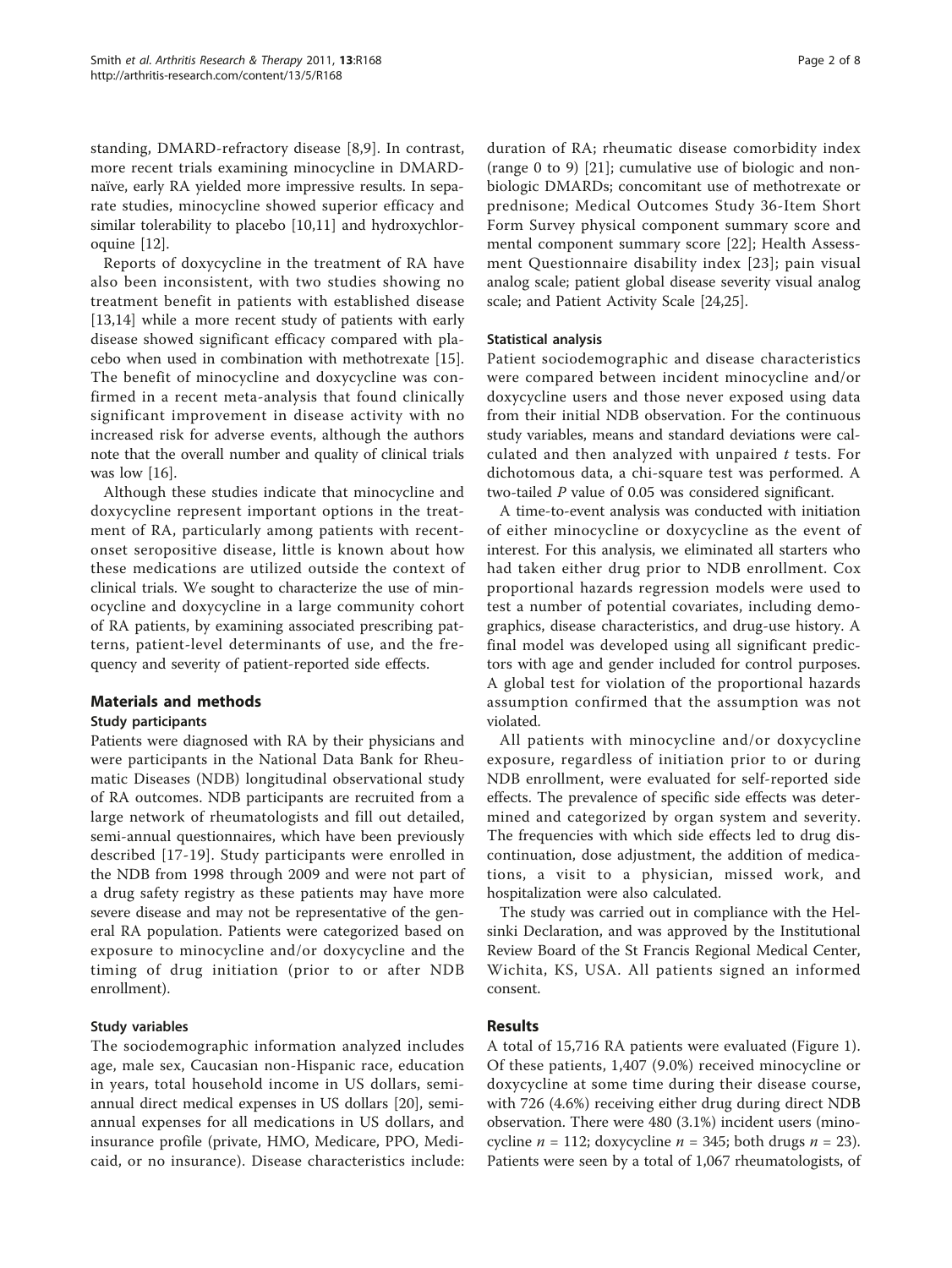Page 3 of 8

<span id="page-2-0"></span>

which 196 (18.4%) prescribed either treatment (minocycline  $n = 79$ , doxycycline  $n = 162$ , both drugs  $n = 45$ ). The median number of patients per doctor on either treatment was one patient (interquartile range one to two patients). The upper decile of rheumatologists had five or more patients on these agents. The median daily dose for both minocycline and doxycycline was 200 mg (interquartile range 100 to 200 mg). The median duration of therapy for minocycline was 6 months (interquartile range 2 to 15 months) and for doxycycline was 3 months (interquartile range 1 to 6 months).

Table [1](#page-3-0) summarizes the sociodemographic information, RA characteristics, and concomitant medications of patients initiating minocycline and/or doxycycline therapy and those patients never exposed. Minocycline and doxycycline users were slightly younger (58.35 years vs. 59.76 years,  $P = 0.021$ ) and more commonly non-Hispanic Caucasian (93.68% vs. 89.72%, P = 0.005) than nonusers. They had longer duration of RA (14.77 years vs. 13.70 years,  $P = 0.036$ , an increased number of lifetime DMARDs (2.90 vs. 2.13,  $P < 0.001$ ) and lifetime combined DMARD and biologic agents (3.30 vs. 2.52,  $P \lt \sqrt{P}$ 0.001), and were more frequently on prednisone (40.08% vs. 35.34%,  $P = 0.033$ ). Minocycline and doxycycline users had a different insurance profile ( $P = 0.044$ ) and their mean physical component summary score was lower (indicating worse physical functioning; 35.03 vs. 36.39,  $P = 0.008$ ) compared with those without tetracycline exposure. There were no other study variables that reached statistical significance. After excluding patients who initiated both minocycline and doxycycline during NDB observation ( $n = 23$ ), there were no significant differences in study variables between incident minocycline and doxycycline users (data not shown). In multivariable Cox regression, initiation of either treatment was associated with an increase in comorbidities, previous number of nonbiologic DMARDs, calendar year, and disease activity (as measured by the Patient Activity Scale), and with a decrease in previous number of biologic DMARDs and current use of methotrexate, leflunomide, or azathioprine (Table [2](#page-3-0)).

There were 137 side effects reported by 61 out of 342 (17.8%) minocycline users and 100 side effects reported by 57 out of 484 (11.8%) doxycycline users. The frequency and severity of specific treatment-related side effects with minocycline and doxycycline are summarized in Table [3](#page-4-0), while the frequency and severity of these side effects by organ system are shown in Figure [2.](#page-4-0) Minocycline side effects most commonly involved the skin (54%); the other most common adverse minocycline effects were dizziness (9.5%) and nausea (5.1%). The most common doxycycline side effects were nausea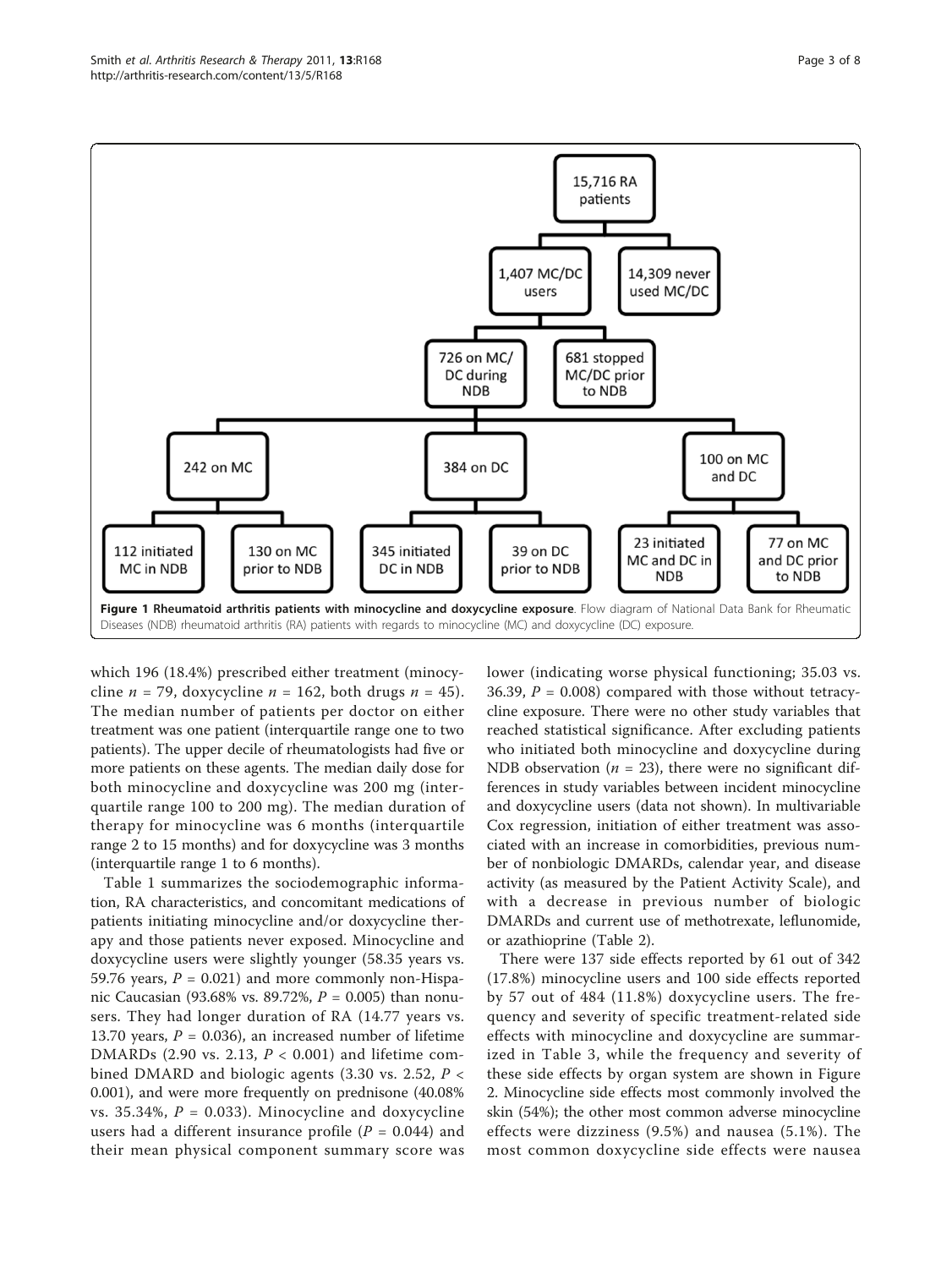|                                             | Initiated MC/DC ( $n = 480$ ) | Never used MC/DC $(n = 14,309)$ | P value |
|---------------------------------------------|-------------------------------|---------------------------------|---------|
| Age (years)                                 | 58.35 (11.60)                 | 59.76 (13.28)                   | 0.021   |
| Male sex (%)                                | 20.83                         | 22.23                           | 0.469   |
| Rheumatoid arthritis duration (years)       | 14.77 (10.92)                 | 13.70 (11.05)                   | 0.036   |
| Education (years) (0 to 17)                 | 13.70 (2.32)                  | 13.52 (2.33)                    | 0.106   |
| Caucasian, non-Hispanic (%)                 | 93.68                         | 89.72                           | 0.005   |
| Income (US\$)                               | 46,698 (28,088)               | 46,309 (29,352)                 | 0.775   |
| Semi-annual costs (US\$)                    | 6,007 (10,635)                | 5,685 (7,835)                   | 0.406   |
| Semi-annual drug costs (US\$)               | 4,073 (8,522)                 | 3,826 (6,528)                   | 0.098   |
| Insurance (%)                               |                               |                                 | 0.044   |
| Private                                     | 29.17                         | 27.26                           |         |
| Health maintenance organization             | 11.25                         | 8.64                            |         |
| Medicare                                    | 41.67                         | 47.10                           |         |
| Preferred provider organization             | 10.00                         | 9.27                            |         |
| Medicaid                                    | 4.79                          | 5.77                            |         |
| No insurance                                | 3.13                          | 1.95                            |         |
| Lifetime DMARDs                             | 2.90(1.83)                    | 2.13(1.54)                      | < 0.001 |
| Lifetime DMARDs and biologics               | 3.30(2.10)                    | 2.52(1.81)                      | < 0.001 |
| Prednisone (%)                              | 40.08                         | 35.34                           | 0.033   |
| Methotrexate (%)                            | 49.48                         | 50.48                           | 0.667   |
| Comorbidity index (0 to 9)                  | 1.68(1.46)                    | 1.59(1.48)                      | 0.193   |
| Health Assessment Questionnaire (0 to 3)    | 1.06(0.71)                    | 1.04(0.73)                      | 0.474   |
| Physical component summary score (0 to 100) | 35.03 (11.17)                 | 36.39 (11.09)                   | 0.008   |
| Mental component summary score (0 to 100)   | 50.02 (11.30)                 | 49.11 (11.49)                   | 0.086   |
| Patient global (0 to 10)                    | 3.47(2.50)                    | 3.50(2.53)                      | 0.784   |
| Pain (0 to 10)                              | 3.92(2.82)                    | 3.83 (2.79)                     | 0.506   |
| Patient Activity Scale (0 to 10)            | 3.64(2.27)                    | 3.60(2.24)                      | 0.666   |

## <span id="page-3-0"></span>Table 1 Patient characteristics of minocycline and doxycycline users and nonusers

Data presented as mean (standard deviation). DC, doxycycline; DMARD, disease-modifying anti-rheumatic drug; MC, minocycline.

(15.5%), other skin abnormalities (10%), photosensitivity (8.2%), and dizziness (8.2%). The majority of side effects were classified as mild or moderate for minocycline (70.0%) and doxycycline (76.4%).

Table [4](#page-4-0) summarizes the patient-reported consequences of medication side effects for all patients exposed to minocycline and/or doxycycline. For minocycline, adverse drug effects led to a doctor visit in 48.2%, discontinuation in 38.2%, the use of additional medication in 32%, a dose change in 31.6%, missed work in 1.1%, and hospitalizations in 1.0% of the patients who reported a medication side effect. For doxycycline, side effects caused a doctor visit in 59.5%, the use of additional medication in 52.8%, discontinuation in 42.7%, a dose change in 16.7%, missed work 6.8%, and hospitalizations in 1.3%.

| Table 2 Multivariable Cox proportional hazards model for time to initiation of minocycline or doxycycline |  |  |  |
|-----------------------------------------------------------------------------------------------------------|--|--|--|
|-----------------------------------------------------------------------------------------------------------|--|--|--|

|                                       | Hazard ratio | 95% confidence interval | <b>Standard error</b> | P value |
|---------------------------------------|--------------|-------------------------|-----------------------|---------|
| Male sex                              | 1.139        | 0.887, 1.464            | 0.146                 | 0.308   |
| Age                                   | 0.990        | 0.982, 0.998            | 0.004                 | 0.021   |
| Number of previous nonbiologic DMARDs | 1.618        | 1.532, 1.710            | 0.045                 | < 0.001 |
| Methotrexate use                      | 0.728        | 0.596, 0.890            | 0.074                 | 0.002   |
| Leflunomide use                       | 0.622        | 0.470, 0.822            | 0.089                 | 0.001   |
| Azathioprine use                      | 0.378        | 0.186, 0.769            | 0.137                 | 0.007   |
| Patient Activity Score                | 1.049        | 1.000, 1.100            | 0.026                 | 0.051   |
| Comorbidity index                     | 1.139        | 1.072, 1.210            | 0.035                 | < 0.001 |
| Number of previous biologic DMARDs    | 0.779        | 0.676, 0.898            | 0.057                 | 0.001   |
| Calendar year                         | 1.062        | 1.001, 1.127            | 0.032                 | 0.046   |

 $n = 11,987$ . DMARD, disease-modifying anti-rheumatic drug.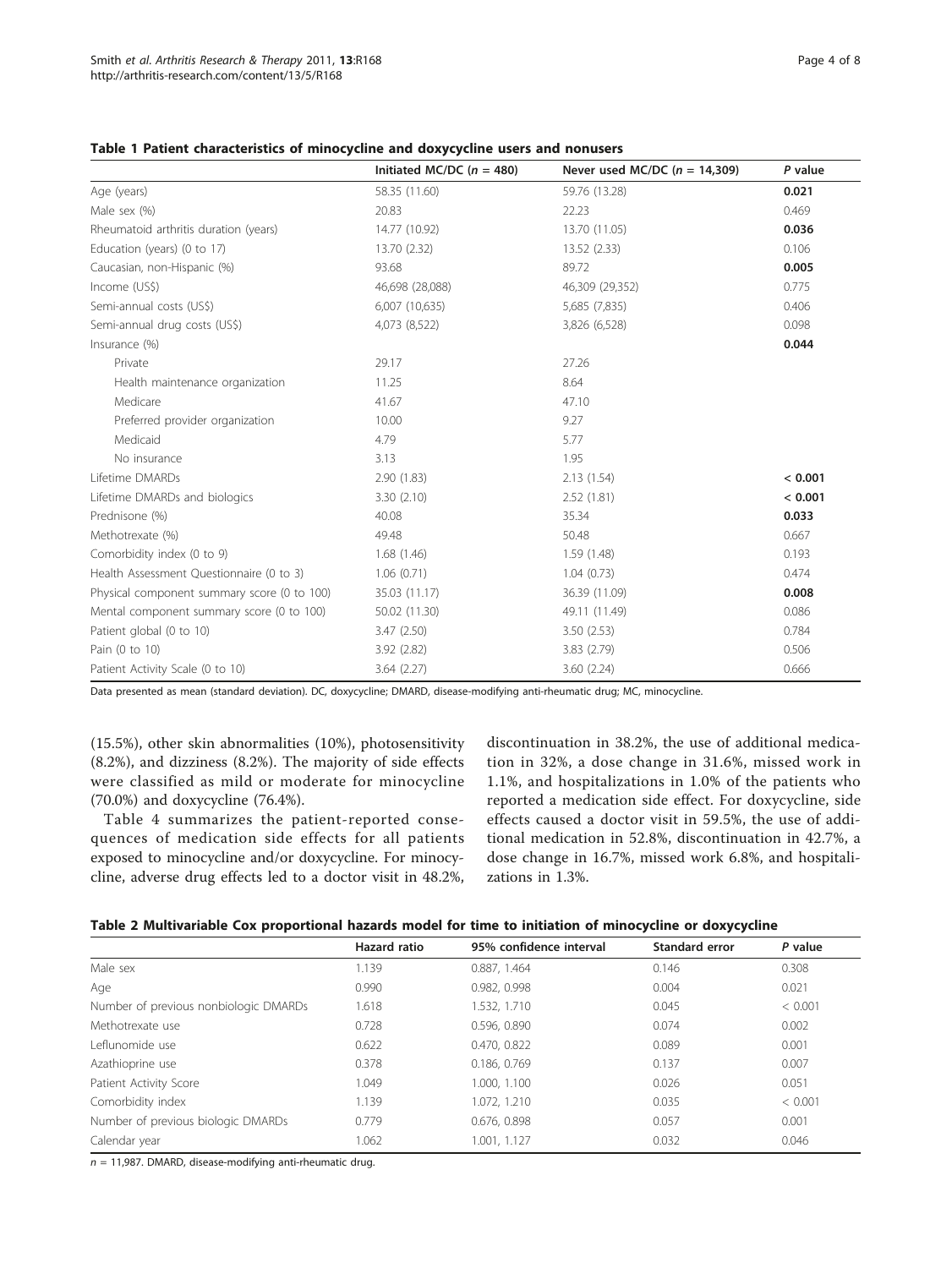<span id="page-4-0"></span>Table 3 Most common rheumatoid arthritis patientreported side effects to minocycline and doxycycline and their severity

| Side effect             | Mild           | Moderate       | <b>Severe</b>  | Total (%) |
|-------------------------|----------------|----------------|----------------|-----------|
| Minocycline             |                |                |                |           |
| Skin, other             | 7              | 16             | 11             | 34 (25)   |
| Photosensitivity        | $\overline{2}$ | 9              | $\overline{4}$ | 15(11)    |
| Purpura                 | $\overline{2}$ | 10             | 1              | 13 (10)   |
| <b>Dizziness</b>        | 8              | 2              | 3              | 13 (10)   |
| Rash                    | 0              | 3              | 5              | 8(6)      |
| Nausea                  | 1              | $\overline{2}$ | 4              | 7(5)      |
| Headache                | 1              | 1              | 3              | 5(4)      |
| Tinnitus                | 3              | 1              | 0              | 4(3)      |
| Diarrhea                | $\overline{2}$ | 1              | 1              | 4(3)      |
| Itching                 | $\Omega$       | $\overline{2}$ | 1              | 3(2)      |
| Gastrointestinal, other | $\Omega$       | $\overline{2}$ | 1              | 3(2)      |
| Abdominal pain          | 1              | 1              | 1              | 3(2)      |
| Other                   | 11             | 8              | 6              | 25 (18)   |
| Total (%)               | 38 (28)        | 58 (42)        | 41 (30)        | 137 (100) |
| Doxycycline             |                |                |                |           |
| Nausea                  | 3              | 10             | 4              | 17(16)    |
| Skin, other             | 7              | $\overline{2}$ | $\overline{2}$ | 11(10)    |
| Photosensitivity        | $\overline{2}$ | 4              | 3              | 9(8)      |
| <b>Dizziness</b>        | 6              | 2              | 1              | 9(8)      |
| Rash                    | 0              | 5              | 3              | 8(7)      |
| Abdominal pain          | 0              | 5              | $\overline{2}$ | 7(6)      |
| Purpura                 | $\overline{2}$ | 4              | $\Omega$       | 6(6)      |
| Diarrhea                | $\overline{2}$ | $\overline{2}$ | $\overline{2}$ | 6(6)      |
| Itching                 | $\mathbf 0$    | 3              | 0              | 3(3)      |
| Tinnitus                | $\overline{2}$ | 1              | 0              | 3(3)      |
| Heartburn               | $\Omega$       | $\overline{2}$ | 1              | 3(3)      |
| Infections              | 0              | 1              | 2              | 3(3)      |
| Other                   | 7              | 12             | 6              | 25(23)    |
| Total (%)               | 31 (28)        | 53 (48)        | 26 (24)        | 110 (100) |

Table 4 Consequence of patient-reported side effects for minocycline and doxycycline

|                               | Minocycline ( $n =$<br>102) | Doxycycline $(n =$<br>82) |
|-------------------------------|-----------------------------|---------------------------|
| Discontinued (%)              | 38.2                        | 42.7                      |
| Dose change (%)               | 31.6                        | 16.7                      |
| Additional medication<br>(% ) | 32.0                        | 52.8                      |
| Doctor visit (%)              | 48.2                        | 59.5                      |
| Missed work (%)               | 1.1                         | 6.8                       |
| Hospitalized (%)              | 1.0                         | 1.3                       |

## **Discussion**

Recent investigations have provided evidence that tetracyclines are moderately effective drugs in the treatment of early RA [[7-12](#page-6-0),[15,16\]](#page-6-0). Their efficacy appears to be much less robust in long-standing disease. Despite this, the mean duration of RA for NDB participants initiating minocycline or doxycycline was 14.8 years; this is longer than previous studies by Kloppenburg and colleagues (12  $\pm$  10 years) and Tilley and colleagues (8.4  $\pm$  8.6 years), in which long-standing disease showed only modest improvement with minocycline treatment [[8,9](#page-6-0)]. Additionally, minocycline and doxycycline users in the current study probably had refractory RA, as indicated by more frequent prednisone use and increased lifetime exposure to DMARDs and biologic agents. This was supported by the Cox regression data, which showed that patients initiating minocycline and/or doxycycline had increased disease activity and greater cumulative exposure to nonbiologic DMARDs. These findings are similar to a small retrospective analysis of minocycline at a community hospital, in which the mean duration of RA was 18 years and patients had failed treatment with

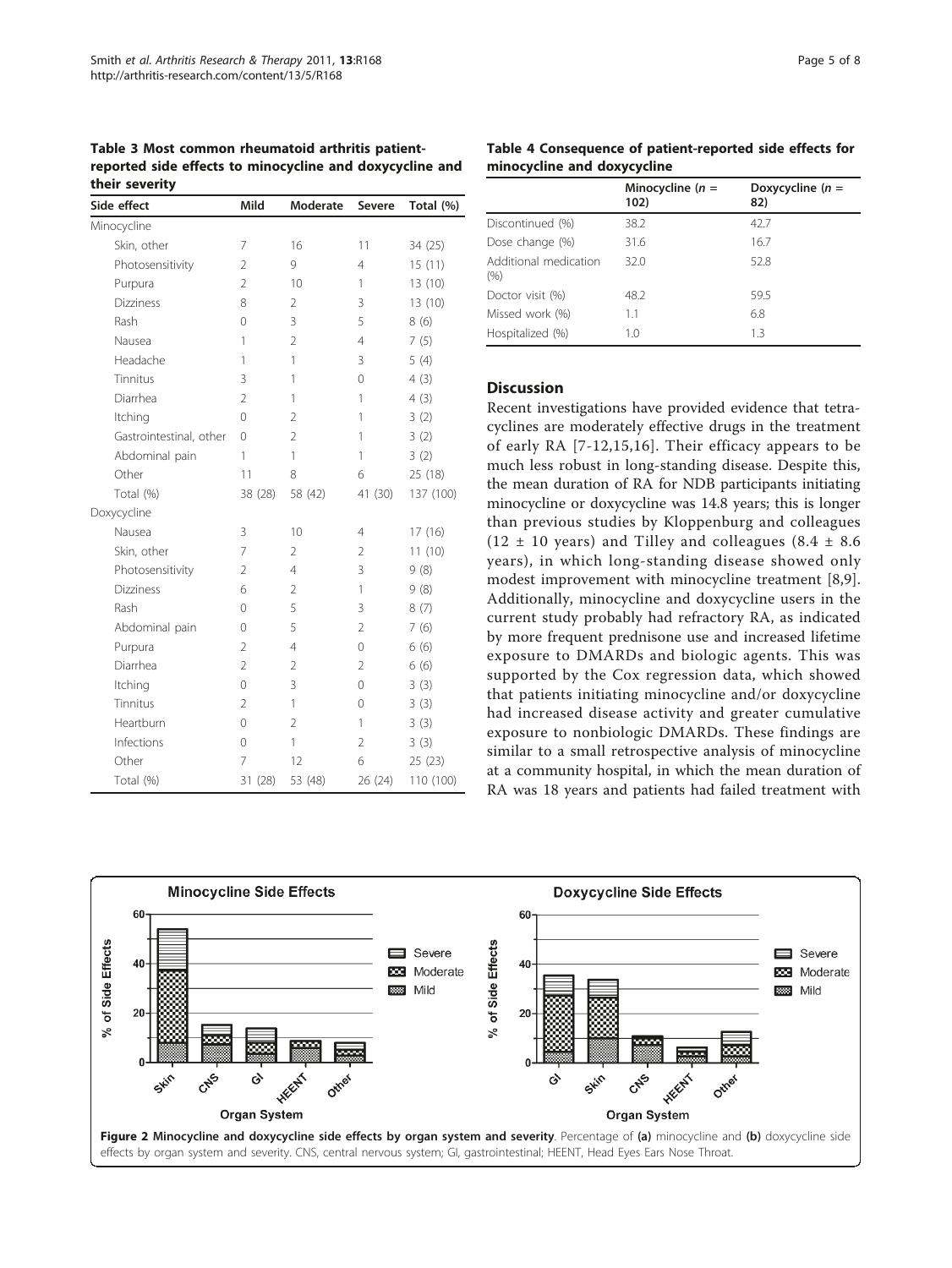two to eight other DMARDs [[26\]](#page-7-0). Although statistically significant, it is unlikely that small differences in age, race, physical component summary score, and insurance type are clinically relevant. These findings suggest that providers have not embraced tetracyclines as primary treatment options for RA and reserve their use primarily as salvage therapy in patients with long-standing disease that have failed other agents. These results stand in contrast to double-blind, placebo-controlled trials in early, DMARD-naïve RA patients in which minocycline resulted in significant short-term disease improvement [[10\]](#page-6-0) and long-term remission [[11](#page-6-0)], and proved more efficacious than hydroxychloroqine [\[12](#page-6-0)]. Likewise, doxycycline in combination with methotrexate has proven more efficacious than methotrexate monotherapy [[15\]](#page-6-0). Moreover, results of a meta-analysis of tetracyclines found meaningful effects on tender and swollen joint counts, erythrocyte sedimentation rate, and patientreported pain [[16\]](#page-6-0), comparable with hydroxychloroquine [[27\]](#page-7-0), sulfasalazine [[28\]](#page-7-0), and gold [\[29](#page-7-0)].

Contemporary studies of minocycline and doxycycline in RA coincided with the emergence of biologics. Rheumatologists now have an expanding arsenal of these potent agents available, in addition to conventional DMARDs. Antibiotics are generally considered late in the disease process after other standard treatments have failed. While we do not argue that minocycline and doxycycline should be used as first-line agents, they should be considered with other second-line DMARDs as options for combination therapy with methotrexate and for patients who are reticent to try conventional therapies or cannot afford them. Additionally, recent research into the possible role of oral filamentous bacteria in the pathogenesis of RA may renew interest in the therapeutic role of antibiotics [[30](#page-7-0)-[34\]](#page-7-0).

Despite concerns about drug toxicity, the current study found that minocycline and doxycycline are generally well tolerated. Side effects were reported by only 17.8% of minocycline users and 11.8% of doxycycline users, most of which were of moderate severity. Less than onehalf of these patients discontinued minocycline or doxycycline because of side effects, suggesting that they are at least as well tolerated as other second-line RA medications, for which drug toxicity causes discontinuation in 15% of all patients [[35\]](#page-7-0). For minocycline, cutaneous side effects were the most common, accounting for over onehalf of all patient reports. This is consistent with previous research, in which hyperpigmentation has been reported in 40% of chronic minocycline users [[36,37](#page-7-0)]. Since we did not have dedicated coding for hyperpigmentation, we speculate that this side effect was variously reported as skin, other, photosensitivity, purpura, and rash. Dizziness was reported less frequently than in previous reports, accounting for only about 10% of all reported side effects [[8,9](#page-6-0),[38](#page-7-0)]. Doxycycline side effects were also similar to other studies, with gastrointestinal and skin manifestations being most common [[38](#page-7-0)]. Interestingly, dizziness was nearly as common with doxycycline use (8.2%) as with minocycline (9.5%).

Nearly one in five rheumatologists had prescribed minocycline or doxycycline, and about 10% of patients had used them at some point in their disease course. However, most doctors had only prescribed these treatments for one or two patients. Although we do not have data to explain this pattern, it is possible that tetracyclines are used to treat a niche population of RA patients, such as those who are reticent to try more conventional DMARDs for fear of potential toxicities or those who may have requested from their physician an antibiotic-based treatment. The median duration of minocycline (6 months) and doxycycline (3 months) treatment was shorter than for other second-line DMARDs [[39](#page-7-0)]. This is not surprising given that our cohort had long-standing, refractory disease, thus limiting the efficacy of any treatment option. Additionally, short-term use of minocycline and doxycycline for treatment of infectious processes may have skewed our results. For those who initiated minocycline or doxycycline during NDB observation, 28% were stopped following the first month of treatment, with side effects accounting for 17% of these discontinuations. Since it is unlikely that minocycline and doxycycline would be stopped so quickly if initiated as DMARDs, some patients probably received these drugs for short-term antibiotic use. When patients with courses of minocycline and doxycycline equal to or less than 30 days were eliminated via a sensitivity analysis ( $n = 133$ ), however, the sociodemographic and disease characteristic results were not meaningfully changed (data not shown). Excluding patients with 1 month or less of treatment had only modest effects on the median duration of minocycline (7 months) and doxycycline (6 months) therapy.

The present study had several limitations. In the analysis of socioeconomic and disease characteristics, minocycline and doxycycline users were combined to improve power. These two groups possibly have distinctive qualities, although there were no significant differences when we compared minocycline and doxycycline users with one another (data not shown). The current analysis also did not have access to laboratory markers such as the rheumatoid factor status of patients; seropositivity may be predictive of minocycline and doxycycline efficacy in early RA [[10](#page-6-0)-[12,15\]](#page-6-0), thus impacting timing of drug initiation. Finally, our findings may not be generalizable to racial/ethnic minorities as Caucasian patients made up about 90% of our cohort, with African Americans and Hispanic patients accounting for 4.7% and 2.9% of the sample, respectively. Despite these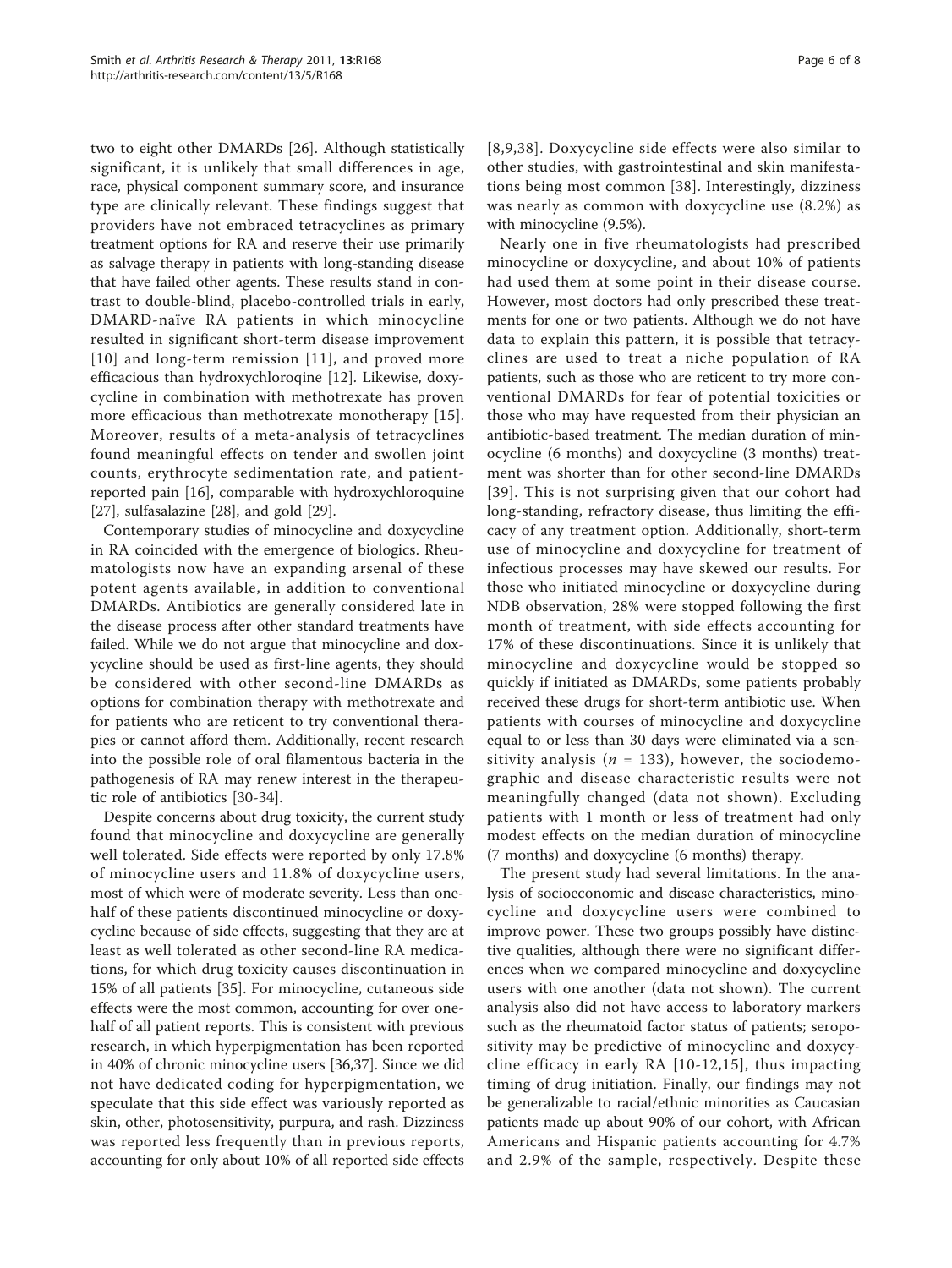<span id="page-6-0"></span>limitations, this is to our knowledge the first study to examine minocycline and doxycycline use in a large number of community-dwelling RA patients. Most clinical trials of minocycline and doxycycline in RA have been fairly small, and systematic reviews of drug toxicities have relied upon case reports and trials with diverse dosing strategies, patient populations, and drug indications. By focusing on community-dwelling patients, we were able to investigate the real-world application of tetracycline therapy in RA.

## Conclusions

In summary, these data provide evidence that rheumatologists have not embraced minocycline and doxycycline as primary treatment options for early, DMARDnaïve RA. Patients initiating minocycline or doxycycline therapy tend to have longer disease duration, more prednisone use, and exposure to a greater number of DMARDs, which suggests long-standing, refractory disease. While minocycline or doxycycline is prescribed by one in five rheumatologists, most use them infrequently in only one to two RA patients. The duration of minocycline and doxycycline therapy was 6 months and 3 months, respectively. Both minocycline and doxycycline are generally well tolerated, with skin abnormalities, nausea, and dizziness being the most common patientreported side effects.

#### Abbreviations

DMARD: disease-modifying anti-rheumatic drug; IL: interleukin; NDB: National Data Bank for Rheumatic Diseases; RA: rheumatoid arthritis; TNF: tumor necrosis factor.

#### Acknowledgements

The authors would like to thank Dr James R O'Dell for his valuable comments and helpful review of the manuscript. There was no funding source for the current study or manuscript preparation.

#### Author details

<sup>1</sup>Department of Internal Medicine, University of Nebraska Medical Center, 986270 Nebraska Medical Center, Omaha, NE 68198-6270, USA. <sup>2</sup>National Data Bank for Rheumatic Diseases, 1035 North Emporia, Suite 288, Wichita, KS 67214, USA.

#### Authors' contributions

CJS participated in the design of the study and wrote the initial draft. HS performed statistical analysis. TRM participated in the design of the study and assisted in revising drafts. KM conceived the study, participated in statistical analysis, and assisted in revising drafts. All authors read, contributed to, and approved the final manuscript.

#### Competing interests

The authors declare that they have no competing interests.

Received: 16 March 2011 Revised: 19 September 2011 Accepted: 18 October 2011 Published: 18 October 2011

#### References

Sapadin AN, Fleischmajer R: [Tetracyclines: nonantibiotic properties and](http://www.ncbi.nlm.nih.gov/pubmed/16443056?dopt=Abstract) [their clinical implications.](http://www.ncbi.nlm.nih.gov/pubmed/16443056?dopt=Abstract) J Am Acad Dermatol 2006, 54:258-265.

- 2. Voils SA, Evans ME, Lane MT, Schosser RH, Rapp RP: [Use of macrolides and](http://www.ncbi.nlm.nih.gov/pubmed/15562139?dopt=Abstract) [tetracyclines for chronic inflammatory diseases.](http://www.ncbi.nlm.nih.gov/pubmed/15562139?dopt=Abstract) Ann Pharmacother 2005, 39:86-94.
- 3. Webster G, Del Rosso JQ: [Anti-inflammatory activity of tetracyclines.](http://www.ncbi.nlm.nih.gov/pubmed/17430750?dopt=Abstract) Dermatol Clin 2007, 25:133-135, v.
- 4. Greenwald RA, Moak SA, Ramamurthy NS, Golub LM: [Tetracyclines](http://www.ncbi.nlm.nih.gov/pubmed/1404131?dopt=Abstract) [suppress matrix metalloproteinase activity in adjuvant arthritis and in](http://www.ncbi.nlm.nih.gov/pubmed/1404131?dopt=Abstract) [combination with flurbiprofen, ameliorate bone damage.](http://www.ncbi.nlm.nih.gov/pubmed/1404131?dopt=Abstract) J Rheumatol 1992, 19:927-938.
- 5. Greenwald RA: [Tetracyclines may be therapeutically beneficial in](http://www.ncbi.nlm.nih.gov/pubmed/19077975?dopt=Abstract) [rheumatoid arthritis.](http://www.ncbi.nlm.nih.gov/pubmed/19077975?dopt=Abstract) J Clin Rheumatol 1995, 1:185-189.
- 6. Golub LM: Tetracyclines inhibit connective tissue breakdown by multiple non-antimicrobial mechanisms. Adv Dental Res 1998, 12:12-26.
- 7. Langevitz P, Bank I, Zemer D, Book M, Pras M: [Treatment of resistant](http://www.ncbi.nlm.nih.gov/pubmed/1334514?dopt=Abstract) [rheumatoid arthritis with minocycline: an open study.](http://www.ncbi.nlm.nih.gov/pubmed/1334514?dopt=Abstract) J Rheumatol 1992, 19:1502-1504.
- 8. Tilley BC, Alarcon GS, Heyse SP, Trentham DE, Neuner R, Kaplan DA, Clegg DO, Leisen JC, Buckley L, Cooper SM, Duncan H, Pillemer SR, Tuttleman M, Fowler SE: [Minocycline in rheumatoid arthritis. A 48-week,](http://www.ncbi.nlm.nih.gov/pubmed/7993000?dopt=Abstract) [double-blind, placebo-controlled trial. MIRA Trial Group.](http://www.ncbi.nlm.nih.gov/pubmed/7993000?dopt=Abstract) Ann Intern Med 1995, 122:81-89.
- 9. Kloppenburg M, Breedveld FC, Terwiel JP, Mallee C, Dijkmans BA: [Minocycline in active rheumatoid arthritis. A double-blind, placebo](http://www.ncbi.nlm.nih.gov/pubmed/8185689?dopt=Abstract)[controlled trial.](http://www.ncbi.nlm.nih.gov/pubmed/8185689?dopt=Abstract) Arthritis Rheum 1994, 37:629-636.
- 10. O'Dell JR, Haire CE, Palmer W, Drymalski W, Wees S, Blakely K, Churchill M, Eckhoff PJ, Weaver A, Doud D, Erikson N, Dietz F, Olson R, Maloley P, Klassen LW, Moore GF: [Treatment of early rheumatoid arthritis with](http://www.ncbi.nlm.nih.gov/pubmed/9153544?dopt=Abstract) [minocycline or placebo: results of a randomized, double-blind, placebo](http://www.ncbi.nlm.nih.gov/pubmed/9153544?dopt=Abstract)[controlled trial.](http://www.ncbi.nlm.nih.gov/pubmed/9153544?dopt=Abstract) Arthritis Rheum 1997, 40:842-848.
- 11. O'Dell JR, Paulsen G, Haire CE, Blakely K, Palmer W, Wees S, Eckhoff PJ, Klassen LW, Churchill M, Doud D, Weaver A, Moore GF: [Treatment of early](http://www.ncbi.nlm.nih.gov/pubmed/10446869?dopt=Abstract) [seropositive rheumatoid arthritis with minocycline: four-year followup of](http://www.ncbi.nlm.nih.gov/pubmed/10446869?dopt=Abstract) [a double-blind, placebo-controlled trial.](http://www.ncbi.nlm.nih.gov/pubmed/10446869?dopt=Abstract) Arthritis Rheum 1999, 42:1691-1695.
- 12. O'Dell JR, Blakely KW, Mallek JA, Eckhoff PJ, Leff RD, Wees SJ, Sems KM, Fernandez AM, Palmer WR, Klassen LW, Paulsen GA, Haire CE, Moore GF: [Treatment of early seropositive rheumatoid arthritis: a two-year, double](http://www.ncbi.nlm.nih.gov/pubmed/11665963?dopt=Abstract)[blind comparison of minocycline and hydroxychloroquine.](http://www.ncbi.nlm.nih.gov/pubmed/11665963?dopt=Abstract) Arthritis Rheum 2001, 44:2235-2241.
- 13. Van der Laan W, Molenaar E, Ronday K, Verheijen J, Breedveld F, Greenwald R, Dijkmans B, TeKoppele J: [Lack of effect of doxycycline on](http://www.ncbi.nlm.nih.gov/pubmed/11550961?dopt=Abstract) [disease activity and joint damage in patients with rheumatoid arthritis.](http://www.ncbi.nlm.nih.gov/pubmed/11550961?dopt=Abstract) [A double blind, placebo controlled trial.](http://www.ncbi.nlm.nih.gov/pubmed/11550961?dopt=Abstract) J Rheumatol 2001, 28:1967-1974.
- 14. St. Clair EW, Wilkinson WE, Pisetsky DS, Sexton DJ, Drew R, Krause VB, Greenwald RA: [The effects of intravenous doxycycline therapy for](http://www.ncbi.nlm.nih.gov/pubmed/11357896?dopt=Abstract) [rheumatoid arthritis: a randomized, double-blind, placebo-controlled](http://www.ncbi.nlm.nih.gov/pubmed/11357896?dopt=Abstract) [trial.](http://www.ncbi.nlm.nih.gov/pubmed/11357896?dopt=Abstract) Arthritis Rheum 2001, 44:1043-1047.
- 15. O'Dell JR, Elliott JR, Mallek JA, Mikuls TR, Weaver CA, Glickstein S, Blakely KM, Hausch R, Leff RD: [Treatment of early seropositive rheumatoid arthritis:](http://www.ncbi.nlm.nih.gov/pubmed/16447240?dopt=Abstract) [doxycycline plus methotrexate versus methotrexate alone.](http://www.ncbi.nlm.nih.gov/pubmed/16447240?dopt=Abstract) Arthritis Rheum 2006, 54:621-627.
- 16. Stone M, Fortin PR, Pacheco-Tena C, Inman RD: [Should tetracycline](http://www.ncbi.nlm.nih.gov/pubmed/14528503?dopt=Abstract) [treatment be used more extensively for rheumatoid arthritis](http://www.ncbi.nlm.nih.gov/pubmed/14528503?dopt=Abstract) [Metaanalysis demonstrates clinical benefit with reduction in disease](http://www.ncbi.nlm.nih.gov/pubmed/14528503?dopt=Abstract) [activity.](http://www.ncbi.nlm.nih.gov/pubmed/14528503?dopt=Abstract) J Rheumatol 2003, 30:2112-2122.
- 17. Wolfe F, Michaud K: [Data collection, maintenance, and analysis for](http://www.ncbi.nlm.nih.gov/pubmed/15488691?dopt=Abstract) [rheumatic disease research.](http://www.ncbi.nlm.nih.gov/pubmed/15488691?dopt=Abstract) Rheum Dis Clin North Am 2004, 30:753-768, vi.
- 18. Wolfe F, Michaud K: [A brief introduction to the National Data Bank for](http://www.ncbi.nlm.nih.gov/pubmed/16273802?dopt=Abstract) [Rheumatic Diseases.](http://www.ncbi.nlm.nih.gov/pubmed/16273802?dopt=Abstract) Clin Exp Rheumatol 2005, 23:S168-S171.
- 19. Wolfe F, Michaud K: The National Data Bank for rheumatic diseases: a multi-registry rheumatic disease data bank. Rheumatology (Oxford) 2010, 50:16-24.
- 20. Michaud K, Messer J, Choi HK, Wolfe F: [Direct medical costs and their](http://www.ncbi.nlm.nih.gov/pubmed/14558079?dopt=Abstract) [predictors in patients with rheumatoid arthritis: a three-year study of](http://www.ncbi.nlm.nih.gov/pubmed/14558079?dopt=Abstract) [7,527 patients.](http://www.ncbi.nlm.nih.gov/pubmed/14558079?dopt=Abstract) Arthritis Rheum 2003, 48:2750-2762.
- 21. Michaud K, Wolfe F: [Comorbidities in rheumatoid arthritis.](http://www.ncbi.nlm.nih.gov/pubmed/17870034?dopt=Abstract) Best Pract Res Clin Rheumatol 2007, 21:885-906.
- 22. Ware JE, Gandek B: [Overview of the SF-36 Health Survey and the](http://www.ncbi.nlm.nih.gov/pubmed/9817107?dopt=Abstract) [International Quality of Life Assessment \(IQOLA\) Project.](http://www.ncbi.nlm.nih.gov/pubmed/9817107?dopt=Abstract) J Clin Epidemiol 1998, 51:903-912.